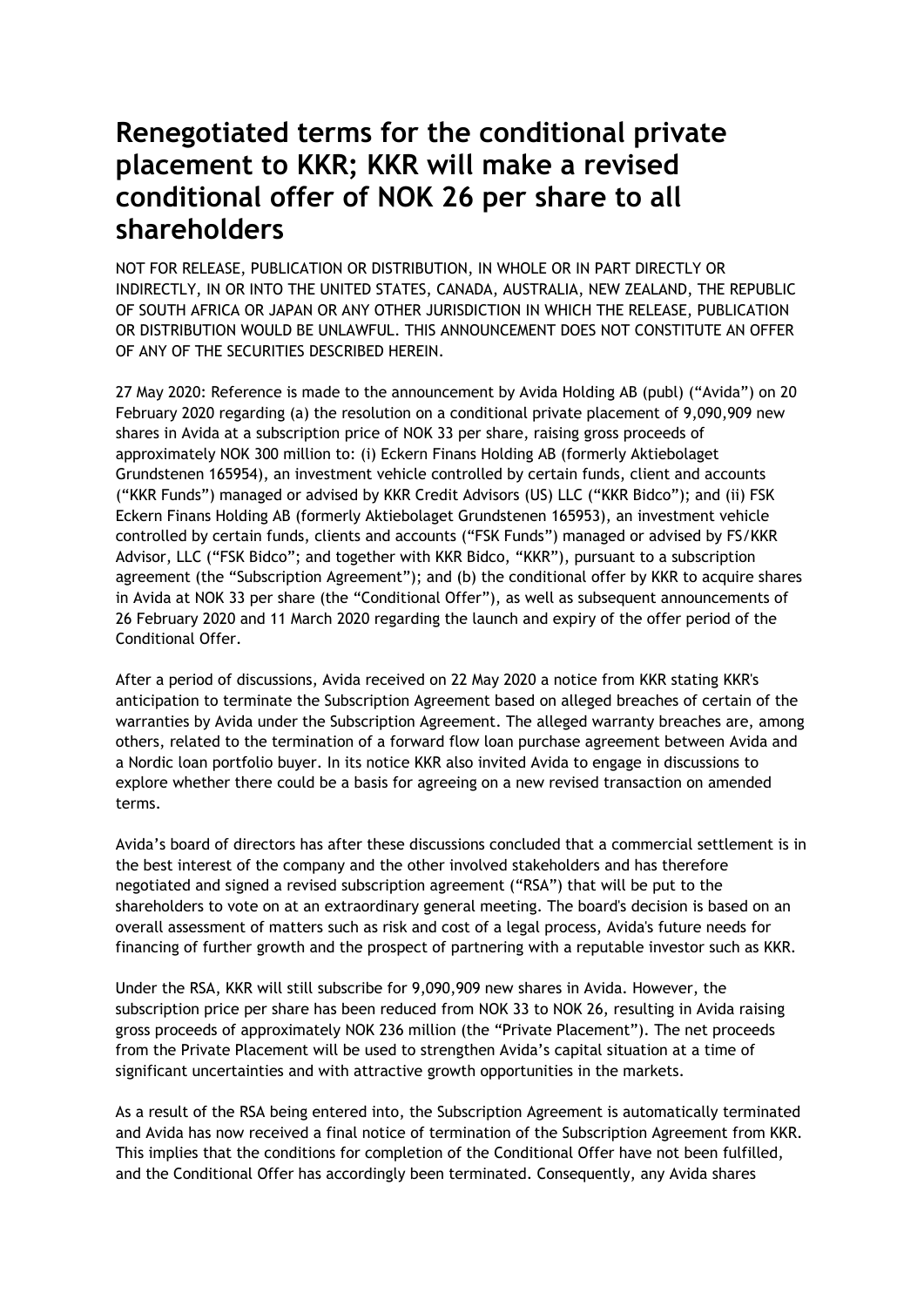tendered under the Conditional Offer will be released to the accepting shareholders with immediate effect. A further result of the RSA being entered into is that KKR Bidco and FSK Bidco has agreed to launch a revised conditional offer for all shares in Avida for NOK 26 per share (the "Offer"), equivalent to the subscription price in the Private Placement. The Offer will be made to all shareholders of Avida except for Andenes Investments S.L. and Midelfart Capital AS. Further announcements regarding the Offer will be made by KKR in due course.

The completion of the Private Placement in accordance with the RSA and completion of the Offer are subject to satisfaction, or waiver by each of KKR Bidco and FSK Bidco acting in their sole discretion, on or before 26 November 2020, of regulatory approvals and other customary closing conditions, as well as that an extraordinary general meeting of Avida (contemplated to be held on 12 June 2020, i.e. on the same date as the annual general meeting of Avida) resolves by 2/3 majority vote upon a specific authorization for the board of directors to issue shares in the Private Placement to KKR. If such authorization is not granted by the extraordinary general meeting, the RSA and Offer will terminate and be without further force and effect. Further announcements regarding the extraordinary general meeting will be made in due course.

Following registration of the new share capital pertaining to the Private Placement, Avida will have 70,576,359 shares outstanding, each with a quota (par) value of SEK 0.10.

Avida's wholly owned subsidiary Avida Finans AB (publ) has listed bonds on Nasdaq Stockholm. Consequently, this information is information that Avida Finans AB (publ) is obliged to make public pursuant to the EU Market Abuse Regulation. The information was submitted for publication, through the contact persons set out below, at 02:00 CET on 27 May 2020.

For further information please contact:

Geir Langfeldt Olsen, Chairman of Avida, Telephone: +34 637 496 224. E-mail: geir@andenesinvestments.com

Tord Topsholm, CEO at Avida, Telephone: +46 72-402 44 35. E-mail: tord.topsholm@avida.se

## About Avida

Avida is a credit market company that since the start in 1983 has focused on offering loans to individuals and corporates. We are currently about 120 employees, with headquarters in Stockholm and offices in Oslo and Helsinki. We are building a high growth and high-quality business that will not tail off in growth and we have a growth target of SEK10bn loan book by 2020. At Avida we are not like everybody else in this business, we will always go that extra mile to help our customers turn their plans into reality and we promise that we always give our customer the proper attention and the chance to get the financing they need.

Avida is under the supervision of the Swedish Financial Supervisory Authority and our share is listed on NOTC, Oslo stock exchange and like all Swedish banks and credit market companies, we are covered by the state deposit insurance.

## Important information

The release, announcement or distribution of this press release may, in certain jurisdictions, be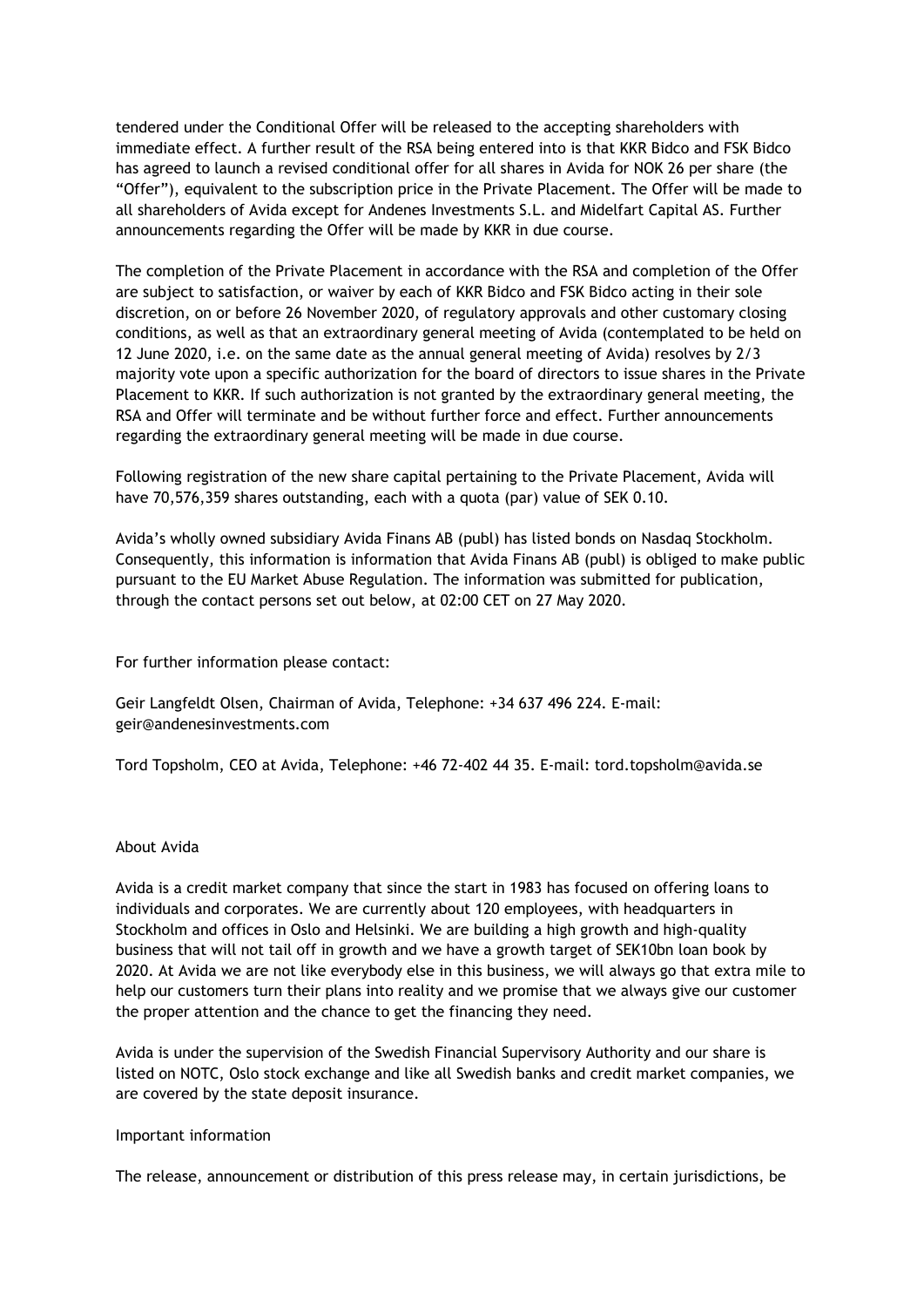subject to restrictions. The recipients of this press release in such jurisdictions, in which this press release has been released, announced or distributed, should inform themselves of and follow such restrictions. The recipient of this press release is responsible for using this press release, and the information contained herein, in accordance with applicable rules in each jurisdiction. This press release does not constitute an offer, or a solicitation of any offer, to buy or subscribe for any securities in Avida in any jurisdiction, neither from Avida nor from someone else.

This press release does not identify or suggest, or purport to identify or suggest, the risks (direct or indirect) that may be associated with an investment in the new shares. Any investment decision in connection with the Private Placement must be made on the basis of all publicly available information relating to Avida and the Avida's shares. Such information has not been independently verified by any advisor of Avida. The information contained in this press release is for background purposes only and does not purport to be full or complete. No reliance may be placed for any purpose on the information contained in this press release or its accuracy or completeness.

This press release does not constitute a recommendation concerning any investor's option with respect to the Private Placement. Each investor or prospective investor should conduct his, her or its own investigation, analysis and evaluation of the business and data described in this press release and publicly available information. The price and value of securities can go down as well as up. Past performance is not a guide to future performance.

This press release does not constitute or form part of an offer or solicitation to purchase or subscribe for securities in the United States. The securities referred to herein may not be sold in the United States absent registration or an exemption from registration under the US Securities Act of 1933 (the "Securities Act"), as amended, and may not be offered or sold within the United States absent registration or an applicable exemption from, or in a transaction not subject to, the registration requirements of the Securities Act. There is no intention to register any securities referred to herein in the United States or to make a public offering of the securities in the United States. The information in this press release may not be announced, published, copied, reproduced or distributed, directly or indirectly, in whole or in part, within or into, Australia, Canada , Japan, Hong Kong, New Zealand, Singapore, South Africa, Switzerland, the United States or in any other jurisdiction where such announcement, publication or distribution of the information would not comply with applicable laws and regulations or where such actions are subject to legal restrictions or would require additional registration or other measures than what is required under Swedish law. Actions taken in violation of this instruction may constitute a crime against applicable securities laws and regulations.

This press release is not a prospectus for the purposes of regulation (EU) 2017/1129 (the "Prospectus Regulation") and has not been approved by any regulatory authority in any jurisdiction. Avida has not authorized any offer to the public of shares or rights in any member state of the EEA and no prospectus has been or will be prepared in connection with the Private Placement. In any EEA Member State, this communication is only addressed to and is only directed at a limited selected number of existing shareholders and qualified investors in that Member State within the meaning of the Prospectus Regulation.

In the United Kingdom, this press release and any other materials in relation to the securities described herein is only being distributed to, and is only directed at, and any investment or investment activity to which this document relates is available only to, and will be engaged in only with, "qualified investors" who are (i) persons having professional experience in matters relating to investments who fall within the definition of "investment professionals" in Article 19(5) of the Financial Services and Markets Act 2000 (Financial Promotion) Order 2005 (the "Order"); or (ii) high net worth entities falling within Article 49(2)(a) to (d) of the Order (all such persons